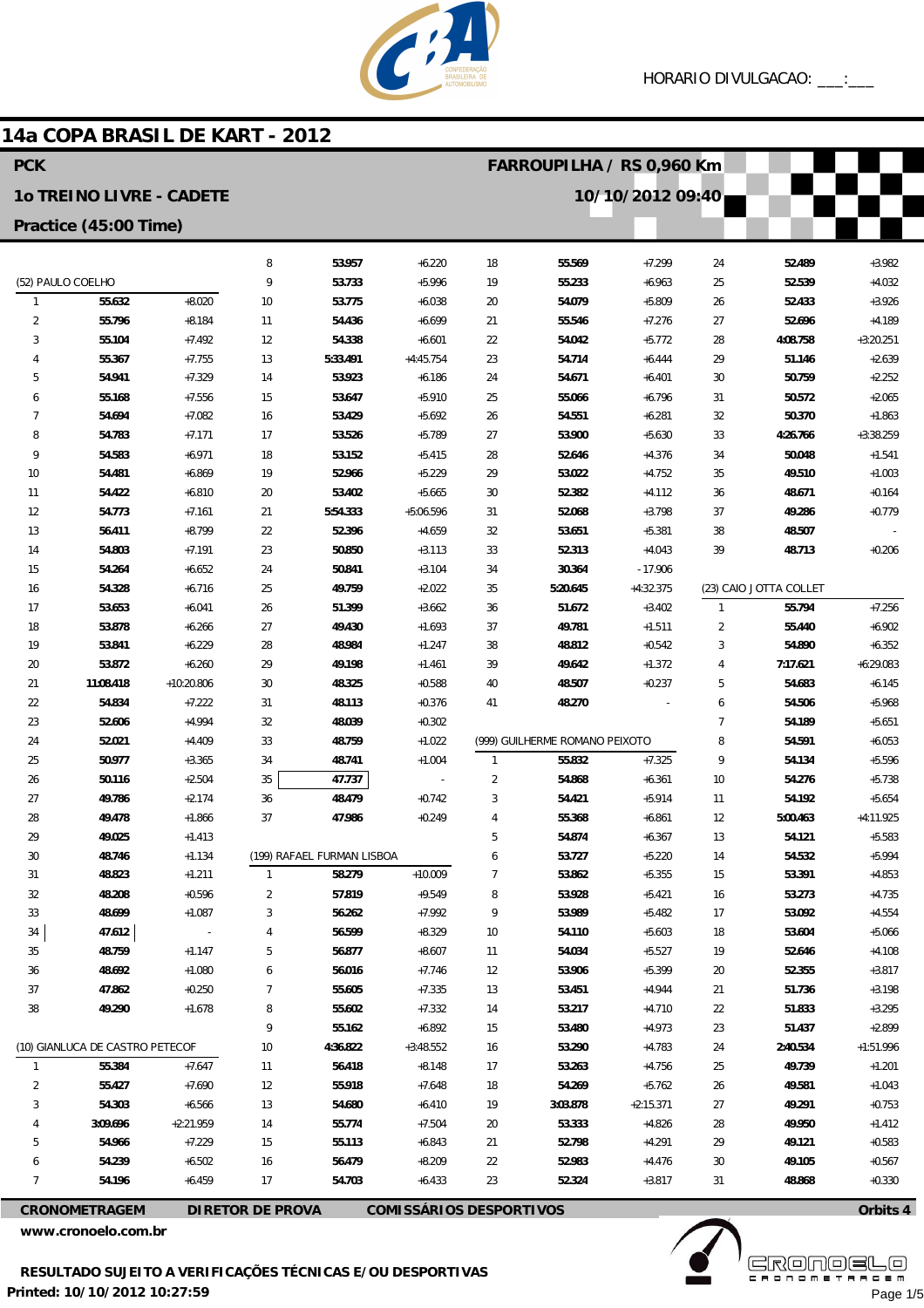

# 14a COPA BRASIL DE KART - 2012

| <b>PCK</b>                       |                  |                          |                         |                                   |                                |              | FARROUPILHA / RS 0,960 Km        |                      |                |                                |                         |  |  |
|----------------------------------|------------------|--------------------------|-------------------------|-----------------------------------|--------------------------------|--------------|----------------------------------|----------------------|----------------|--------------------------------|-------------------------|--|--|
| 10 TREINO LIVRE - CADETE         |                  |                          |                         |                                   |                                |              |                                  | 10/10/2012 09:40     |                |                                |                         |  |  |
| Practice (45:00 Time)            |                  |                          |                         |                                   |                                |              |                                  |                      |                |                                |                         |  |  |
| 32                               | 48.568           | $+0.030$                 | 42                      | 50.521                            | $+1.753$                       | 9            | 55.251                           | $+5.756$             | 15             | 53.906                         | $+4.319$                |  |  |
| 33                               | 48.586           | $+0.048$                 |                         |                                   |                                | 10           | 54.752                           | $+5.257$             | 16             | 54.157                         | $+4.570$                |  |  |
| 34                               | 48.538           | $\overline{\phantom{a}}$ |                         | (99) THIAGO MARTINS NEVES         |                                | 11           | 54.986                           | $+5.491$             | 17             | 53.819                         | $+4.232$                |  |  |
| 35                               | 49.095           | $+0.557$                 | $\mathbf{1}$            | 57.798                            | $+8.943$                       | 12           | 54.503                           | $+5.008$             | 18             | 53.750                         | $+4.163$                |  |  |
| 36                               | 49.346           | $+0.808$                 | 2                       | 57.447                            | $+8.592$                       | 13           | 3:37.243                         | $+2:47.748$          | 19             | 53.608                         | $+4.021$                |  |  |
| 37                               | 50.166           | $+1.628$                 | 3                       | 58.216                            | $+9.361$                       | 14           | 54.272                           | $+4.777$             | 20             | 53.779                         | $+4.192$                |  |  |
|                                  |                  | 4                        | 1:00.972                | $+12.117$                         | 15                             | 55.745       | $+6.250$                         | 21                   | 53.474         | $+3.887$                       |                         |  |  |
| (25) SAMUEL EUG/NIO MELO GONTIJO |                  | 5                        | 58.424                  | $+9.569$                          | 16                             | 53.606       | $+4.111$                         | 22                   | 53.395         | $+3.808$                       |                         |  |  |
| $\mathbf{1}$                     | 57.465           | $+8.697$                 | 6                       | 57.057                            | $+8.202$                       | 17           | 54.500                           | $+5.005$             | 23             | 3:01.702                       | $+2:12.115$             |  |  |
| $\overline{2}$                   | 56.388           | $+7.620$                 | $\overline{7}$          | 56.408                            | $+7.553$                       | 18           | 53.676                           | $+4.181$             | 24             | 53.235                         | $+3.648$                |  |  |
| 3                                | 55.962           | $+7.194$                 | 8                       | 58.613                            | $+9.758$                       | 19           | 53.990                           | $+4.495$             | 25             | 54.262                         | $+4.675$                |  |  |
| 4                                | 56.047           | $+7.279$                 | 9                       | 4:27.318                          | $+3:38.463$                    | 20           | 53.491                           | $+3.996$             | 26             | 53.153                         | $+3.566$                |  |  |
| 5                                | 56.114           | $+7.346$                 | 10                      | 57.524                            | $+8.669$                       | 21           | 53.122                           | $+3.627$             | 27             | 53.298                         | $+3.711$                |  |  |
| 6                                | 55.897           | $+7.129$                 | 11                      | 59.237                            | $+10.382$                      | 22           | 3:27.001                         | $+2:37.506$          | 28             | 52.078                         | $+2.491$                |  |  |
| $\overline{7}$                   | 55.429           | $+6.661$                 | 12                      | 56.752                            | $+7.897$                       | 23           | 52.329                           | $+2.834$             | 29             | 51.978                         | $+2.391$                |  |  |
| 8<br>9                           | 55.042           | $+6.274$                 | 13                      | 55.726                            | $+6.871$                       | 24           | 2:31.878                         | $+1:42.383$          | 30             | 4:56.289                       | $+4:06.702$             |  |  |
| 10                               | 55.564<br>55.264 | $+6.796$<br>$+6.496$     | 14<br>15                | 55.712<br>55.720                  | $+6.857$<br>$+6.865$           | 25<br>26     | 51.164<br>50.237                 | $+1.669$<br>$+0.742$ | 31<br>32       | 51.862<br>49.874               | $+2.275$<br>$+0.287$    |  |  |
| 11                               | 54.908           | $+6.140$                 | 16                      | 57.128                            | $+8.273$                       | 27           | 49.932                           | $+0.437$             | 33             | 50.829                         | $+1.242$                |  |  |
| 12                               | 54.982           | $+6.214$                 | 17                      | 55.016                            | $+6.161$                       | 28           | 50.266                           | $+0.771$             | 34             | 50.430                         | $+0.843$                |  |  |
| 13                               | 54.330           | $+5.562$                 | 18                      | 56.585                            | $+7.730$                       | 29           | 50.236                           | $+0.741$             | 35             | 49.587                         |                         |  |  |
| 14                               | 55.442           | $+6.674$                 | 19                      | 4:40.559                          | $+3:51.704$                    | 30           | 50.209                           | $+0.714$             | 36             | 50.510                         | $+0.923$                |  |  |
| 15                               | 3:43.595         | $+2:54.827$              | 20                      | 57.588                            | $+8.733$                       | 31           | 50.318                           | $+0.823$             | 37             | 52.610                         | $+3.023$                |  |  |
| 16                               | 54.327           | $+5.559$                 | 21                      | 55.357                            | $+6.502$                       | 32           | 49.779                           | $+0.284$             | 38             | 52.263                         | $+2.676$                |  |  |
| 17                               | 54.339           | $+5.571$                 | 22                      | 54.356                            | $+5.501$                       | 33           | 49.829                           | $+0.334$             |                |                                |                         |  |  |
| 18                               | 55.029           | $+6.261$                 | 23                      | 53.429                            | $+4.574$                       | 34           | 50.080                           | $+0.585$             |                | (8) MATHEUS MORGATTO ALVARENGA |                         |  |  |
| 19                               | 54.291           | $+5.523$                 | 24                      | 52.335                            | $+3.480$                       | 35           | 50.657                           | $+1.162$             | $\mathbf{1}$   | 58.201                         | $+8.429$                |  |  |
| 20                               | 53.775           | $+5.007$                 | 25                      | 52.000                            | $+3.145$                       | 36           | 50.152                           | $+0.657$             | $\overline{2}$ | 55.269                         | $+5.497$                |  |  |
| 21                               | 53.765           | $+4.997$                 | 26                      | 51.838                            | $+2.983$                       | 37           | 49.876                           | $+0.381$             | 3              | 55.716                         | $+5.944$                |  |  |
| 22                               | 54.079           | $+5.311$                 | 27                      | 50.991                            | $+2.136$                       | 38           | 49.495                           |                      | 4              | 55.285                         | $+5.513$                |  |  |
| 23                               | 53.768           | $+5.000$                 | 28                      | 50.486                            | $+1.631$                       | 39           | 49.869                           | $+0.374$             | 5              | 56.360                         | $+6.588$                |  |  |
| 24                               | 52.994           | $+4.226$                 | 29                      | 50.987                            | $+2.132$                       | 40           | 49.873                           | $+0.378$             |                | 56.213                         | $+6.441$                |  |  |
| 25                               | 53.332           | $+4.564$                 | 30                      | 50.410                            | $+1.555$                       | 41           | 51.421                           | $+1.926$             | 7              | 54.211                         | $+4.439$                |  |  |
| 26                               | 53.193           | $+4.425$                 | 31                      | 49.473                            | $+0.618$                       |              |                                  |                      | 8              | 54.524                         | $+4.752$                |  |  |
| 27                               | 53.306           | $+4.538$                 | 32                      | 48.855                            | $\sim$ $-$                     |              | (60) LUIZ VINICIUS SOARES ROSATE |                      | 9              | 3:35.233                       | $+2:45.461$             |  |  |
| 28                               | 53.334           | $+4.566$                 | 33                      | 51.317                            | $+2.462$                       | $\mathbf{1}$ | 57.357                           | $+7.770$             | 10             | 54.328                         | $+4.556$                |  |  |
| 29                               | 56.058           | $+7.290$                 | 34                      | 50.120                            | $+1.265$                       | 2            | 58.239                           | $+8.652$             | 11             | 54.280                         | $+4.508$                |  |  |
| 30                               | 5:13.046         | +4:24.278                | 35                      | 50.019                            | $+1.164$                       | 3            | 58.660                           | $+9.073$             | 12             | 54.293                         | $+4.521$                |  |  |
| 31<br>32                         | 52.519<br>51.129 | $+3.751$<br>$+2.361$     | 36                      | 48.923                            | $+0.068$                       | 4<br>5       | 56.336<br>55.523                 | $+6.749$<br>$+5.936$ | 13<br>14       | 3:32.021<br>54.199             | $+2:42.249$<br>$+4.427$ |  |  |
| 33                               | 51.377           | $+2.609$                 |                         | (1) VANDERLEI JOSE PACHECO JUNIOR |                                |              | 55.542                           | $+5.955$             | 15             | 54.126                         | $+4.354$                |  |  |
| 34                               | 50.965           | $+2.197$                 | $\mathbf{1}$            | 56.739                            | $+7.244$                       | 7            | 56.290                           | $+6.703$             | 16             | 53.763                         | $+3.991$                |  |  |
| 35                               | 49.793           | $+1.025$                 | 2                       | 56.724                            | $+7.229$                       | 8            | 55.046                           | $+5.459$             | 17             | 3:01.087                       | $+2:11.315$             |  |  |
| 36                               | 50.007           | $+1.239$                 | 3                       | 2:51.323                          | $+2:01.828$                    | 9            | 55.328                           | $+5.741$             | 18             | 53.352                         | $+3.580$                |  |  |
| 37                               | 48.768           |                          | 4                       | 55.979                            | $+6.484$                       | 10           | 54.963                           | $+5.376$             | 19             | 52.889                         | $+3.117$                |  |  |
| 38                               | 49.055           | $+0.287$                 | 5                       | 55.254                            | $+5.759$                       | 11           | 55.719                           | $+6.132$             | 20             | 53.215                         | $+3.443$                |  |  |
| 39                               | 48.831           | $+0.063$                 | 6                       | 55.435                            | $+5.940$                       | 12           | 5:12.672                         | $+4:23.085$          | 21             | 53.148                         | $+3.376$                |  |  |
| 40                               | 50.012           | $+1.244$                 | 7                       | 55.009                            | $+5.514$                       | 13           | 54.442                           | $+4.855$             | 22             | 53.266                         | $+3.494$                |  |  |
| 41                               | 49.797           | $+1.029$                 | 8                       | 54.753                            | $+5.258$                       | 14           | 53.856                           | $+4.269$             | 23             | 4:04.676                       | $+3:14.904$             |  |  |
|                                  | CRONOMETRAGEM    |                          | <b>DIRETOR DE PROVA</b> |                                   | <b>COMISSÁRIOS DESPORTIVOS</b> |              |                                  |                      |                |                                | Orbits 4                |  |  |

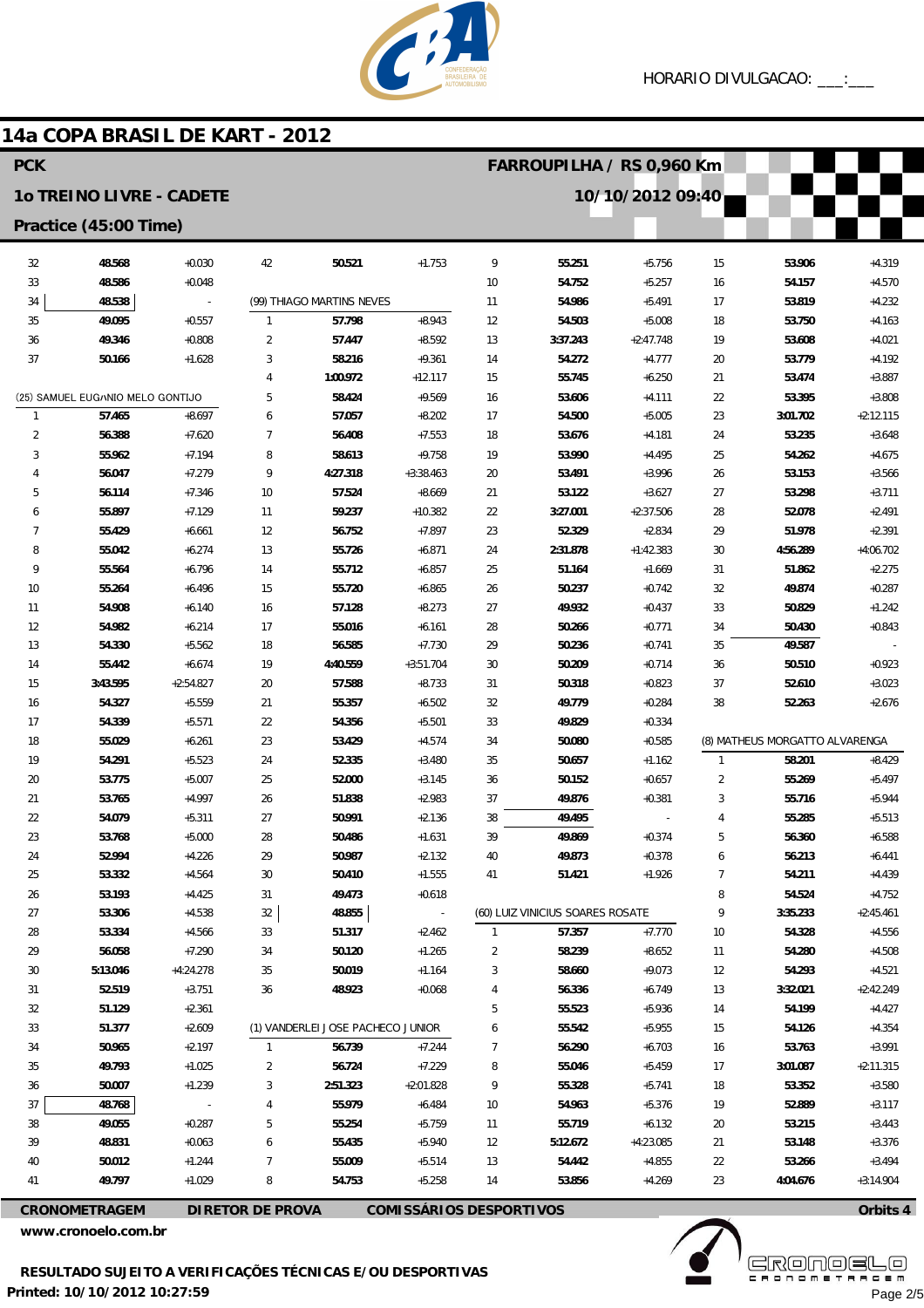

### 14a COPA BRASIL DE KART - 2012

| <b>PCK</b>            |                                   |                      |                         |                                  |                                |                | FARROUPILHA / RS 0,960 Km |                      |                |                                     |                      |  |  |
|-----------------------|-----------------------------------|----------------------|-------------------------|----------------------------------|--------------------------------|----------------|---------------------------|----------------------|----------------|-------------------------------------|----------------------|--|--|
|                       | <b>10 TREINO LIVRE - CADETE</b>   |                      |                         |                                  |                                |                |                           | 10/10/2012 09:40     |                |                                     |                      |  |  |
| Practice (45:00 Time) |                                   |                      |                         |                                  |                                |                |                           |                      |                |                                     |                      |  |  |
| 24                    | 51.080                            | $+1.308$             | $\mathbf{1}$            | 58.290                           | $+8.410$                       | $\overline{7}$ | 56.428                    | $+6.539$             | 6              | 55.127                              | $+5.200$             |  |  |
| 25                    | 50.709                            | $+0.937$             | $\overline{2}$          | 55.822                           | $+5.942$                       | 8              | 54.706                    | $+4.817$             | $\overline{7}$ | 55.145                              | $+5.218$             |  |  |
| 26                    | 50.334                            | $+0.562$             | 3                       | 55.309                           | $+5.429$                       | 9              | 54.295                    | $+4.406$             | 8              | 54.777                              | $+4.850$             |  |  |
| 27                    | 50.328                            | $+0.556$             | 4                       | 55.184                           | $+5.304$                       | 10             | 54.270                    | $+4.381$             | 9              | 54.793                              | $+4.866$             |  |  |
| 28                    | 51.266                            | $+1.494$             | 5                       | 56.986                           | $+7.106$                       | 11             | 54.546                    | $+4.657$             | 10             | 54.655                              | $+4.728$             |  |  |
| 29                    | 50.719                            | $+0.947$             | 6                       | 55.456                           | $+5.576$                       | 12             | 54.605                    | $+4.716$             | 11             | 55.128                              | $+5.201$             |  |  |
| 30                    | 50.360                            | $+0.588$             | $\overline{7}$          | 56.356                           | $+6.476$                       | 13             | 54.190                    | $+4.301$             | 12             | 55.302                              | $+5.375$             |  |  |
| 31                    | 50.341                            | $+0.569$             | 8                       | 54.943                           | $+5.063$                       | 14             | 54.860                    | $+4.971$             | 13             | 54.848                              | $+4.921$             |  |  |
| 32                    | 51.712                            | $+1.940$             | 9                       | 55.071                           | $+5.191$                       | 15             | 54.829                    | $+4.940$             | 14             | 54.343                              | $+4.416$             |  |  |
| 33                    | 50.261                            | $+0.489$             | 10                      | 54.812                           | $+4.932$                       | 16             | 53.621                    | $+3.732$             | 15             | 3:46.512                            | $+2:56.585$          |  |  |
| 34                    | 50.345                            | $+0.573$             | 11                      | 1:03.489                         | $+13.609$                      | 17             | 54.664                    | $+4.775$             | 16             | 54.536                              | $+4.609$             |  |  |
| 35                    | 50.052                            | $+0.280$             | 12                      | 56.567                           | $+6.687$                       | 18             | 54.761                    | $+4.872$             | 17             | 55.424                              | $+5.497$             |  |  |
| 36                    | 49.772                            | $\overline{a}$       | 13                      | 56.699                           | $+6.819$                       | 19             | 54.103                    | $+4.214$             | 18             | 54.230                              | $+4.303$             |  |  |
| 37                    | 49.956                            | $+0.184$             | 14                      | 55.783                           | $+5.903$                       | 20             | 53.729                    | $+3.840$             | 19             | 54.284                              | $+4.357$             |  |  |
| 38                    | 50.197                            | $+0.425$             | 15                      | 5:01.429                         | $+4:11.549$                    | 21             | 54.371                    | $+4.482$             | 20             | 54.378                              | $+4.451$             |  |  |
|                       | (38) JOSE LUIS OSTI MUGGIATI NETO |                      | 16<br>17                | 56.364<br>54.943                 | $+6.484$<br>$+5.063$           | 22<br>23       | 53.807<br>53.368          | $+3.918$<br>$+3.479$ | 21<br>22       | 53.470<br>53.879                    | $+3.543$<br>$+3.952$ |  |  |
| $\mathbf{1}$          | 57.971                            | $+8.127$             | 18                      | 54.832                           | $+4.952$                       | 24             | 53.247                    | $+3.358$             | 23             | 53.571                              | $+3.644$             |  |  |
| $\overline{2}$        | 59.098                            | $+9.254$             | 19                      | 55.092                           | $+5.212$                       | 25             | 52.901                    | $+3.012$             | 24             | 53.823                              | $+3.896$             |  |  |
| 3                     | 55.865                            | $+6.021$             | 20                      | 54.905                           | $+5.025$                       | 26             | 54.275                    | $+4.386$             | 25             | 53.120                              | $+3.193$             |  |  |
| 4                     | 56.409                            | $+6.565$             | 21                      | 54.505                           | $+4.625$                       | 27             | 52.781                    | $+2.892$             | 26             | 52.826                              | $+2.899$             |  |  |
| 5                     | 55.935                            | $+6.091$             | 22                      | 54.043                           | $+4.163$                       | 28             | 53.102                    | $+3.213$             | 27             | 52.893                              | $+2.966$             |  |  |
| 6                     | 4:00.787                          | $+3:10.943$          | 23                      | 54.422                           | $+4.542$                       | 29             | 52.919                    | $+3.030$             | 28             | 53.235                              | $+3.308$             |  |  |
| 7                     | 56.794                            | $+6.950$             | 24                      | 54.397                           | $+4.517$                       | 30             | 52.941                    | $+3.052$             | 29             | 53.476                              | $+3.549$             |  |  |
| 8                     | 55.569                            | $+5.725$             | 25                      | 54.836                           | $+4.956$                       | 31             | 52.408                    | $+2.519$             | 30             | 53.541                              | $+3.614$             |  |  |
| 9                     | 55.344                            | $+5.500$             | 26                      | 53.582                           | $+3.702$                       | 32             | 52.461                    | $+2.572$             | 31             | 52.168                              | $+2.241$             |  |  |
| 10                    | 5:20.200                          | $+4:30.356$          | 27                      | 4:08.247                         | $+3:18.367$                    | 33             | 52.440                    | $+2.551$             | 32             | 51.894                              | $+1.967$             |  |  |
| 11                    | 55.795                            | $+5.951$             | 28                      | 51.137                           | $+1.257$                       | 34             | 51.617                    | $+1.728$             | 33             | 5:53.504                            | $+5:03.577$          |  |  |
| 12                    | 56.818                            | $+6.974$             | 29                      | 50.983                           | $+1.103$                       | 35             | 51.876                    | $+1.987$             | 34             | 52.209                              | $+2.282$             |  |  |
| 13                    | 55.105                            | $+5.261$             | 30                      | 50.855                           | $+0.975$                       | 36             | 51.101                    | $+1.212$             | 35             | 49.927                              |                      |  |  |
| 14                    | 55.089                            | $+5.245$             | 31                      | 50.207                           | $+0.327$                       | 37             | 50.603                    | $+0.714$             | 36             | 50.348                              | $+0.421$             |  |  |
| 15                    | 54.901                            | $+5.057$             | 32                      | 52.091                           | $+2.211$                       | 38             | 50.821                    | $+0.932$             |                |                                     |                      |  |  |
| 16                    | 5:09.195                          | $+4:19.351$          | 33                      | 52.590                           | $+2.710$                       | 39             | 50.891                    | $+1.002$             |                | (176) JO7O RODRIGUES OSOWSKI DOS SA |                      |  |  |
| 17                    | 54.745                            | $+4.901$             | 34                      | 52.591                           | $+2.711$                       | 40             | 50.152                    | $+0.263$             | $\mathbf{1}$   | 56.494                              | $+6.529$             |  |  |
| 18                    | 54.015                            | $+4.171$             | 35                      | 53.532                           | $+3.652$                       | 41             | 50.127                    | $+0.238$             | 2              | 55.827                              | $+5.862$             |  |  |
| 19<br>20              | 53.667<br>54.105                  | $+3.823$<br>$+4.261$ | 36<br>37                | 49.976<br>50.056                 | $+0.096$<br>$+0.176$           | 42<br>43       | 51.729<br>49.889          | $+1.840$             | 3<br>4         | 55.767<br>56.324                    | $+5.802$<br>$+6.359$ |  |  |
| 21                    | 52.894                            | $+3.050$             | 38                      | 50.149                           | $+0.269$                       | 44             | 50.708                    | $+0.819$             | 5              | 7:28.462                            | $+6:38.497$          |  |  |
| 22                    | 52.904                            | $+3.060$             | 39                      | 50.099                           | $+0.219$                       | 45             | 51.194                    | $+1.305$             | 6              | 55.972                              | $+6.007$             |  |  |
| 23                    | 51.837                            | $+1.993$             | 40                      | 52.610                           | $+2.730$                       | 46             | 1:01.171                  | $+11.282$            | 7              | 54.672                              | $+4.707$             |  |  |
| 24                    | 51.571                            | $+1.727$             | 41                      | 49.880                           |                                | 47             | 50.248                    | $+0.359$             | 8              | 54.284                              | $+4.319$             |  |  |
| 25                    | 51.486                            | $+1.642$             |                         |                                  |                                | 48             | 51.386                    | $+1.497$             | 9              | 54.420                              | $+4.455$             |  |  |
| 26                    | 7:02.545                          | $+6:12.701$          |                         | (22) PEDRO HENRIQUE BUSATO ADAMI |                                |                |                           |                      | 10             | 53.273                              | $+3.308$             |  |  |
| 27                    | 50.747                            | $+0.903$             | $\mathbf{1}$            | 58.251                           | $+8.362$                       |                | (17) HENRI FOREST         |                      | 11             | 55.141                              | $+5.176$             |  |  |
| 28                    | 49.844                            |                      | 2                       | 55.797                           | $+5.908$                       | $\mathbf{1}$   | 57.718                    | $+7.791$             | 12             | 53.979                              | $+4.014$             |  |  |
| 29                    | 50.024                            | $+0.180$             | 3                       | 54.919                           | $+5.030$                       | 2              | 56.394                    | $+6.467$             | 13             | 53.630                              | $+3.665$             |  |  |
| 30                    | 50.177                            | $+0.333$             | 4                       | 55.390                           | $+5.501$                       | 3              | 56.924                    | $+6.997$             | 14             | 53.521                              | $+3.556$             |  |  |
|                       |                                   |                      | 5                       | 56.901                           | $+7.012$                       | 4              | 57.808                    | $+7.881$             | 15             | 53.435                              | $+3.470$             |  |  |
|                       | (277) VALENTINA MARTINS OLSEN     |                      | 6                       | 55.796                           | $+5.907$                       | 5              | 2:17.847                  | $+1:27.920$          | 16             | 53.520                              | $+3.555$             |  |  |
|                       | <b>CRONOMETRAGEM</b>              |                      | <b>DIRETOR DE PROVA</b> |                                  | <b>COMISSÁRIOS DESPORTIVOS</b> |                |                           |                      |                |                                     | Orbits 4             |  |  |

www.cronoelo.com.br

**EKÖUÖËËË** Page 3/5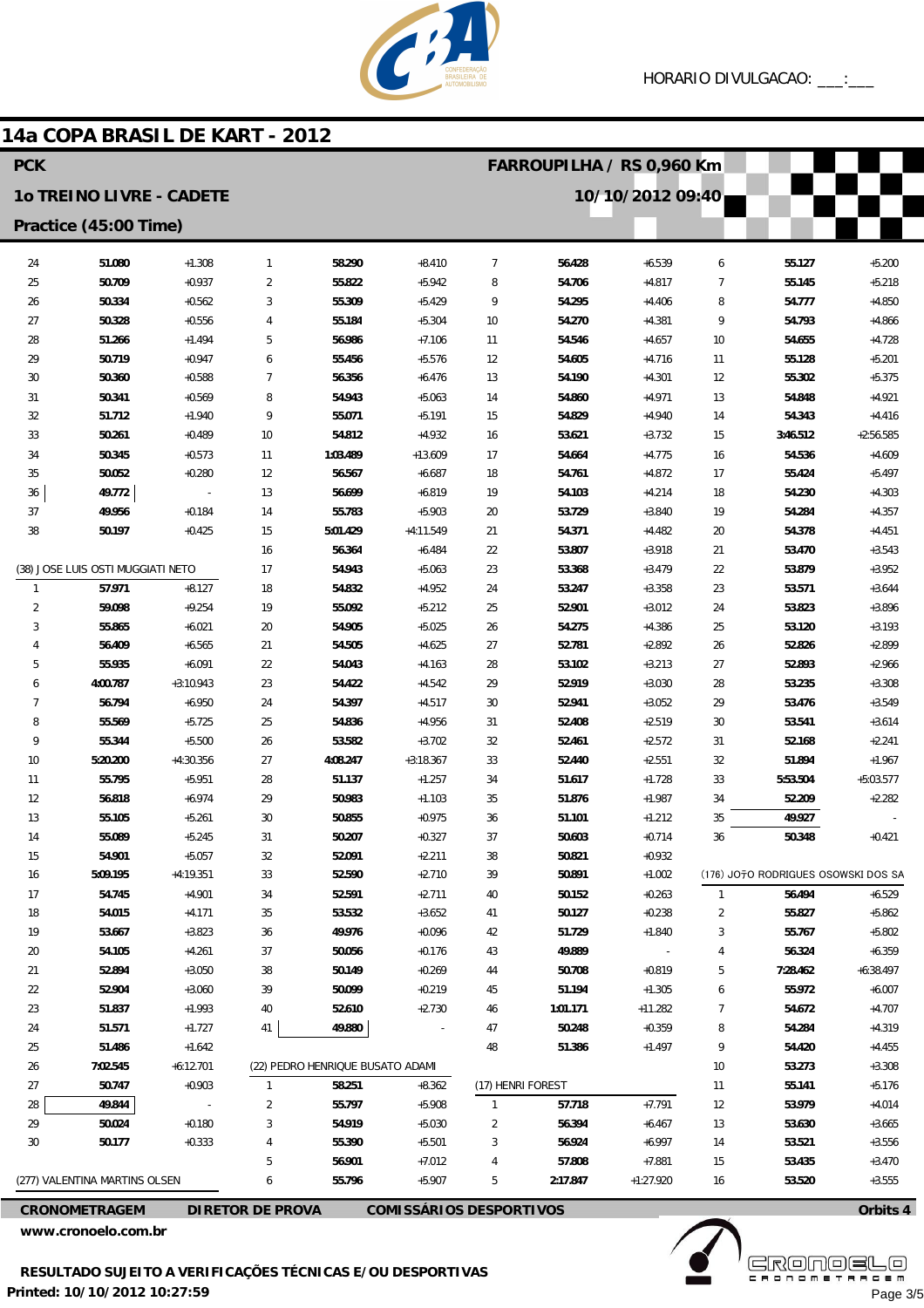

 $+0.601$ 

 $+0.192$ 

 $+0.082$ 

 $+1.234$ 

 $+0.581$ 

 $+0.958$ 

 $+1.665$ 

 $+1.976$ 

 $+0.759$ 

 $+0.873$ 

 $+0.543$ 

 $+0.740$ 

 $+0.304$ 

 $+6.147$ 

 $+5.998$ 

 $+5.742$ 

 $+6.493$ 

 $+7.396$ 

 $+5.804$ 

 $+5.234$ 

 $+5.067$ 

 $+8.834$ 

 $+6.470$ 

 $+3.947$ 

 $+3.909$ 

 $+4.635$ 

 $+4.127$ 

 $+4.786$ 

 $+3.446$ 

 $+2974$ 

 $+3.086$ 

 $+2.789$ 

 $+2.204$ 

 $+0.903$ 

 $+2.539$ 

 $+0.066$ 

 $+0.448$ 

 $+1.550$ 

 $+0.762$ 

 $+0.756$ 

 $+2:18.561$ 

3:09.125

52.231

 $+4:11.097$ 

 $+5:58.846$ 

 $+2.23608$ 

**FARROUPILHA / RS 0.960 Km** 

### **10 TREINO LIVRE - CADETE** 10/10/2012 09:40 Practice (45:00 Time)  $+4155$  $17$ 54.120  $23$ 54.349  $+4.377$  $28$ 52.272 50.813  $+2155$ 36 18 53.731  $+3.766$ 24 53.237  $+3.265$ 29 51.868  $+1.751$  $37$ 50.404  $19$ 3:00.800  $+2:10.835$ 25 54.008  $+4.036$  $30$ 52.038  $+1.921$ 38 50.294 50212  $20$ 52961  $+2996$  $26$ 52.012  $+3941$  $31$ 51627  $+1510$ 39 53.071 52.049 50.793 40 51.446 21  $+3.106$  $27$  $+2.077$ 32  $+0.676$  $22$ 52.725  $+2.760$ 51.515 33 50.793 28  $+1.543$ 51.161  $+1.044$ 41 23 52.020  $+2.055$ 29 51.292  $+1.320$ 34 50.982  $+0.865$  $42$ 51.170 24 51.806  $+1.841$ 30 50.831  $+0.859$ 35 50.986  $+0.869$ 43 51.877 5:07.678  $25$ 51840  $+1.875$  $31$ 50285  $+0.313$ 36  $+4.17561$  $\overline{44}$ 52188  $26$ 51.547  $+1.582$  $32$ 51.441  $+1.469$ 37 51.472  $+1.355$ 45 50.971  $27$ 50282  $+0.317$ 49 9 72 38 51414  $+1.297$ 51.085  $33$  $46$ 50.117 50.163 39  $28$ 50148  $+0.183$  $34$  $+0.191$  $\Delta$ 7 50755 29 50.318  $+0.353$ 35 50.541 50.952  $+0.569$ 48 (123) GUSTAVO HENRIQUE BUSCH JORGE  $30$ 50.044  $+0.079$ 50.744  $+0.772$ 49 50.516 36  $31$ 50.147  $+0.182$  $37$ 52.140  $+2.168$ 56.013  $+5.801$  $\mathbf{1}$  $32$ 50.777  $\overline{2}$ 49.965  $+0.805$ 55.728  $+5.516$ (250) AGN<sub>7</sub> ZAGO 38  $33$ 50.074  $+0.109$  $39$ 50827  $+0.855$  $\overline{\mathbf{3}}$ 54 971  $+4759$  $\overline{1}$ 56.711  $34$ 50.236  $+0.271$  $40$ 53.104  $+3.132$  $\overline{4}$ 55.127  $+4.915$  $\overline{\mathcal{L}}$ 56.562  $\overline{5}$ 35 50.202  $41$ 50.974  $+1.002$ 55.339  $\overline{3}$ 56,306  $+0.237$  $+5.127$  $26$ 51829  $+1864$  $\Delta$ 2 51573  $+1.601$  $\overline{6}$ 54 911  $+469$  $\Lambda$ 57.057 37  $+1.199$  $\overline{7}$ 54.312 57.960 51.164  $+4.100$ 5 (5) ARTHUR DRESSLER VARGAS  $\mathbf{a}$ 54023 38  $+3.811$  $3.14172$ 50.066  $+0.101$  $\overline{a}$ 50.210 56.764  $+6.647$  $\mathsf{g}% _{T}=\mathsf{g}_{T}$ 54.263 39  $+0.245$  $\overline{1}$  $+4.051$  $\overline{1}$ 56.368  $\overline{2}$ 57.446  $10$ 53.682 55.798  $40$ 50.544  $+0.579$  $+7.329$  $+3.470$ 8  $\overline{3}$ 55 738  $\overline{41}$ 51.245  $+1.280$  $+5621$  $11$ 54 125  $+3913$ q 55631  $\overline{4}$ 56.472  $+6.355$  $12$ 53.753  $+3.541$  $10$ 59.398 (27) STEFANO ALLAGE MARINS  $\overline{5}$ 56.021 53.561  $+3.349$ 57.034  $+5904$  $13$  $11$  $\overline{1}$ 56.313  $+6.341$  $\ddot{\mathbf{6}}$ 55.935  $+5.818$  $+1:22.487$ 6:49.410 14 2:12.699  $12$  $\overline{2}$ 57.096  $+7.124$  $\overline{7}$ 55.141  $+5.024$ 15 53.832 54.511  $+3.620$  $13$  $\mathbf{3}$ 56.112  $+6.140$ 8 54.494  $+4.377$ 16 53.499  $+3.287$ 14 54.473  $\overline{4}$ 55.006  $+5.034$ 9 54.342  $+4.225$  $17$ 53.665  $+3.453$ 15 55.199 5 55.437  $+5.465$  $10$ 54.923  $+4.806$ 18 53.786  $+3.574$ 54.691 16  $\ddot{\mathbf{6}}$ 54.985  $+5.013$  $11$ 54.051  $+3.934$ 19 55.885  $+5.673$  $17$ 55.350  $\overline{7}$ 55.630  $+5.658$  $12$ 54.182  $+4.065$  $20$ 53.339  $+3.127$ 18 54.010  $\mathbf{g}$ 54.218 4:36.934  $+3.46962$  $13$  $+4101$  $21$ 53.637  $+3425$ 19 53.538  $\overline{Q}$ 54546 54.466  $+4.349$  $22$  $+2.910$  $+4.574$ 14 53.122  $20$ 53.650  $10$ 55.014  $+5.042$ 15 3:46.987  $+2:56.870$  $23$ 53.000  $+2.788$  $21$ 53.353  $11$ 54.610  $+4.638$  $16$ 54.139  $+4.022$ 24 52.765  $+2.553$ 22 52.768 54.720  $12$  $+4.748$  $17$ 54.091  $+3.974$ 25 53.183  $+2.971$  $23$ 5:01.661  $13$ 54.706  $+4734$ 18 53.720  $+3603$  $26$ 52.387  $+2175$  $24$ 51.467  $14$ 3:28.497  $+2:38.525$ 19 54.080  $+3.963$  $27$ 52.313  $+2.101$ 25 53.103  $15$ 54.590  $+4618$  $\overline{20}$ 53.597  $+3.480$  $28$ 52.371  $+2.159$  $26$ 50.564 50.630  $16$ 54513  $+4541$  $21$  $3.28805$  $+2.3868$  $29$ 52301  $+2.089$  $27$  $17$ 55.216  $+5.244$ 22 54.795 52.192  $+1.980$ 28 51.012  $+4.678$  $30$ 18 54.881  $+4.909$ 23 53.082  $+2.965$  $31$ 52.006  $+1.794$ 29 52.114 19 55.120  $+5.148$ 24 53.205  $+3.088$  $32$ 51935  $+1.723$  $30$ 51.326  $20$ 54.105  $+4133$  $25$ 52.968  $+2851$  $33$ 51.101  $+0.889$  $31$ 51.320

**CRONOMETRAGEM** 

54.483

54.468

 $21$ 

 $\overline{\mathfrak{D}}$ 

**DIRETOR DE PROVA** 

 $+4511$ 

 $+4.496$ 

14a COPA BRASIL DE KART - 2012

**PCK** 

**COMISSÁRIOS DESPORTIVOS** 

34

 $35$ 

51.164

50.937

 $+2778$ 

 $+2.378$ 

www.cronoelo.com.br

 $26$ 

 $27$ 

52.895

52.495



32

 $33$ 

 $+0.952$ 

 $+0.725$ 

 $+1.667$ 

Page 4/5